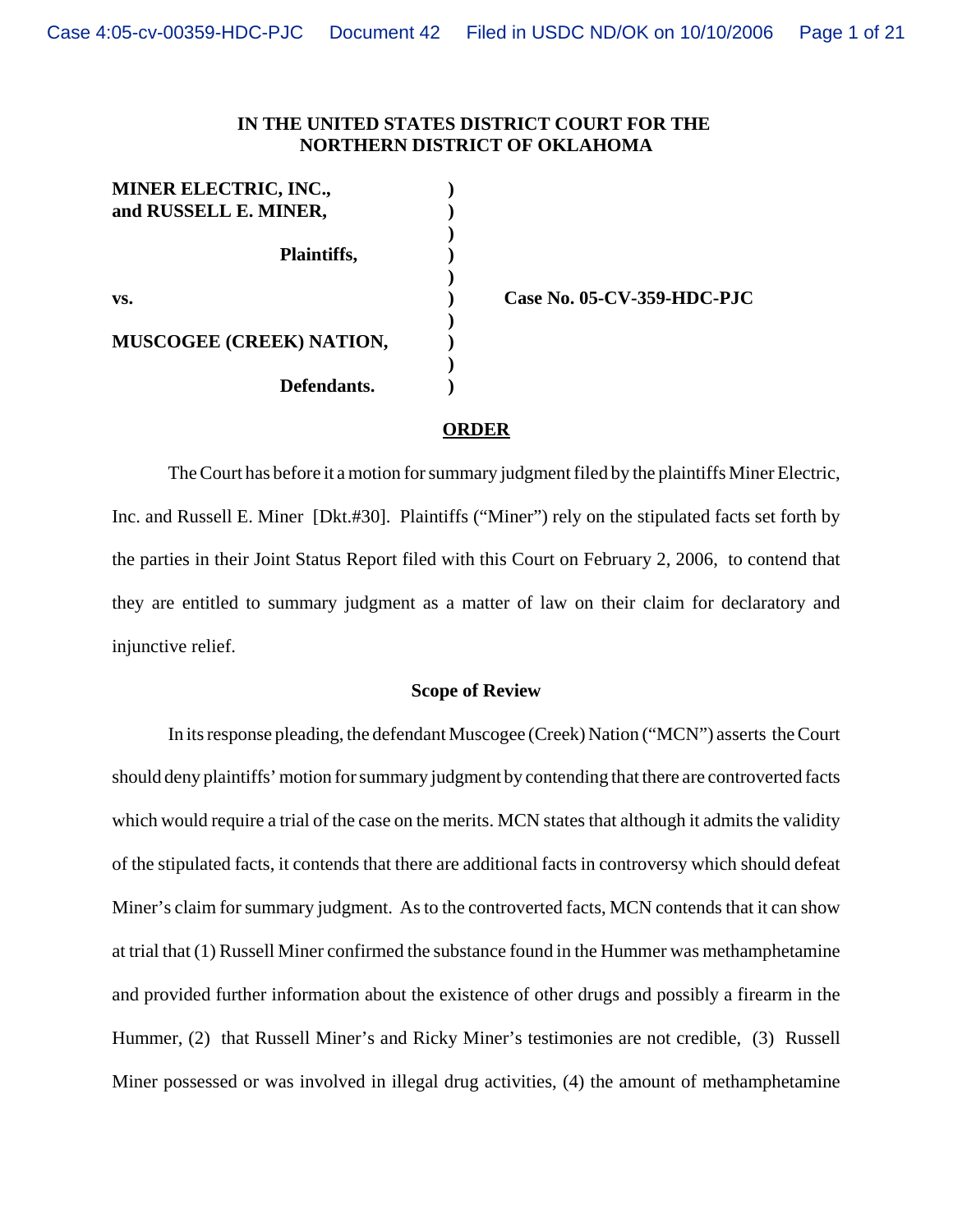located in the Hummer was more than that for personal use, and (5) the Hummer was used as a safe haven in which to ingest the illegal substance. The MCN contends that the Court should deny plaintiffs' motion for summary judgment because "[s]ummary judgment is not proper if observation of the demeanor of the witnesses is necessary to establish the credibility of their testimony."

The Court finds no merit to MCN's objections to Miner's reliance on stipulated facts to support their claim for summary judgment. This Court is without authority to sit in review of the merits of the factual findings entered by the tribal court or the credibility of the evidence presented. Congress has limited federal court review of such actions to a determination whether the tribal court had jurisdiction over the non-Indian and/or his property. Federal courts do not inquire into whether the tribal court correctly applied tribal law. Federal courts are limited to a jurisdictional review. In National Farmers Union Ins. Co. v. Crow Tribe of Indians, 471 U.S. 845 (1985) a tribal court entered a default judgment against a non-Indian insurance company resulting from an accident which occurred on Indian land. The insurance company filed for a preliminary injunction in federal court, claiming that the tribe lacked authority to enter a civil judgment against the non-Indian company. The Supreme Court, in affirming the district court's issuance of the injunction, held that the district court correctly concluded that a federal court may determine under § 1331 whether a tribal court has exceeded the lawful limits of its jurisdiction. Id. 852. Thus, the Court finds that the stipulated facts relied upon by plaintiffs in support of their motion, are the relevant facts for this Court to determine whether the MCN tribal court had the jurisdictional power to bring a civil forfeiture proceeding

against a non-Indian for a crime committed on Indian land.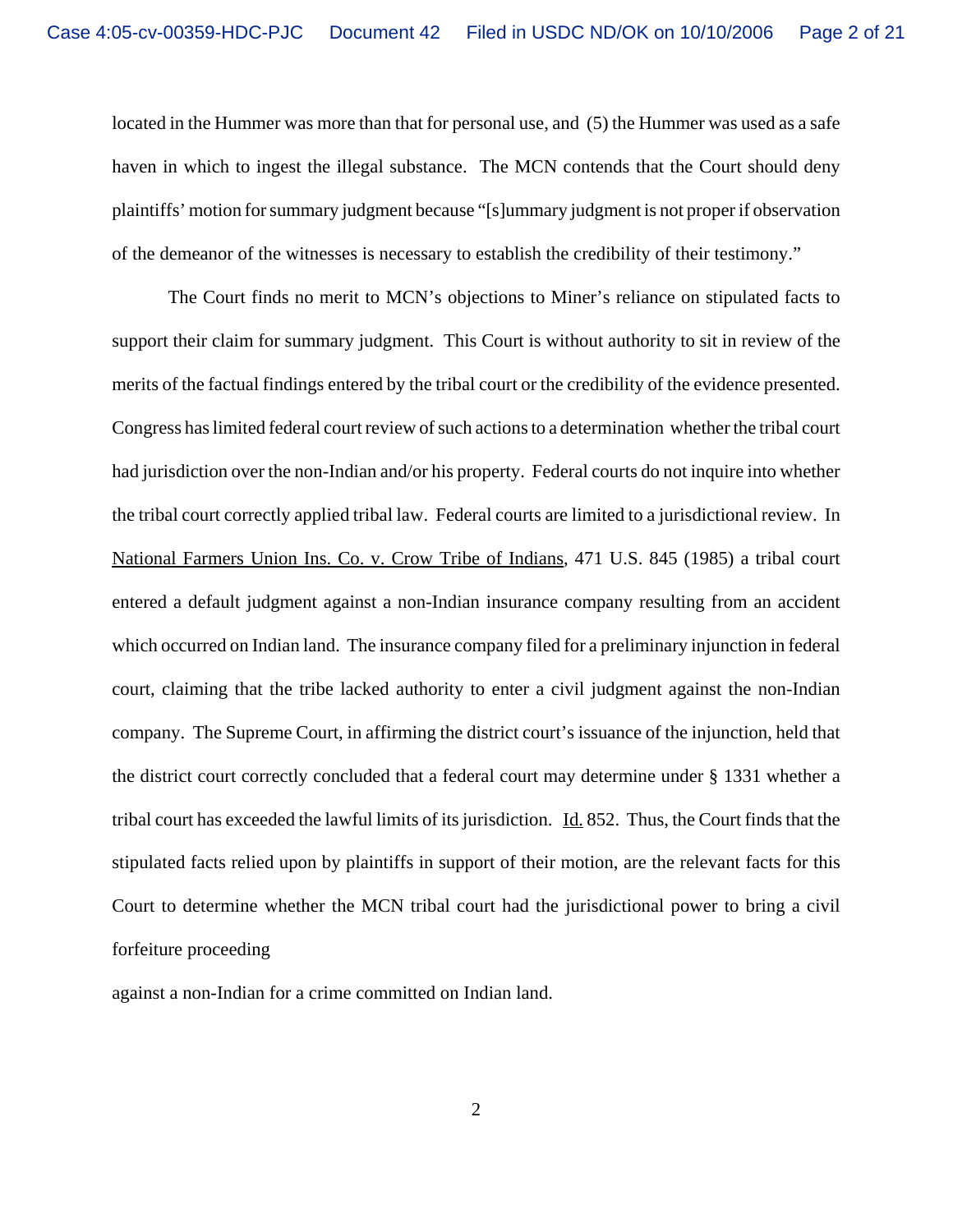## **Stipulated Material Facts**

In the Joint Status Report filed with the Court on February 2, 2006, the parties stipulated to the following material facts:

1. On June 16, 2004, the Muscogee (Creek) Nation ("MCN") operated a casino located near 81st and Riverside Drive, Tulsa, Oklahoma, known as the Mackey Site.

2. The Mackey site is within the territorial jurisdiction of the MCN and is Indian Country as defined by 18 U.S.C. § 1151.

3. On June 15, 2004, the plaintiff Russell E. Miner and his brother Ricky Dean Miner arrived at the casino and did not leave until June 16, 2004.

4. Miner Electric, Inc., Russell E. Miner and Ricky Dean Miner are non-Indians.

5. Plaintiff Russell E. Miner and his brother arrived at the casino in a 2004 General Motors Hummer H2, VIN 5GRGN23U6H116688.

6. The Hummer H2 is owned by plaintiff, Miner Electric, Inc.

7. The Hummer was purchased by Miner Electric, Inc. on April 4, 2004.

8. The purchase price of the Hummer was approximately \$55,000.

9. Miner Electric, Inc. is a corporation, incorporated under the laws of the State of Oklahoma on April 2, 1987.

10. Plaintiff Russell E. Miner is the President, Chief Executive Officer and a shareholder of Miner Electric, Inc.

11. On or about June 16, 2004, a security officer at the casino observed the subject vehicle parked in a handicapped parking space. On inspection of the vehicle, the officer determined that a handicapped parking decal was not visible.

3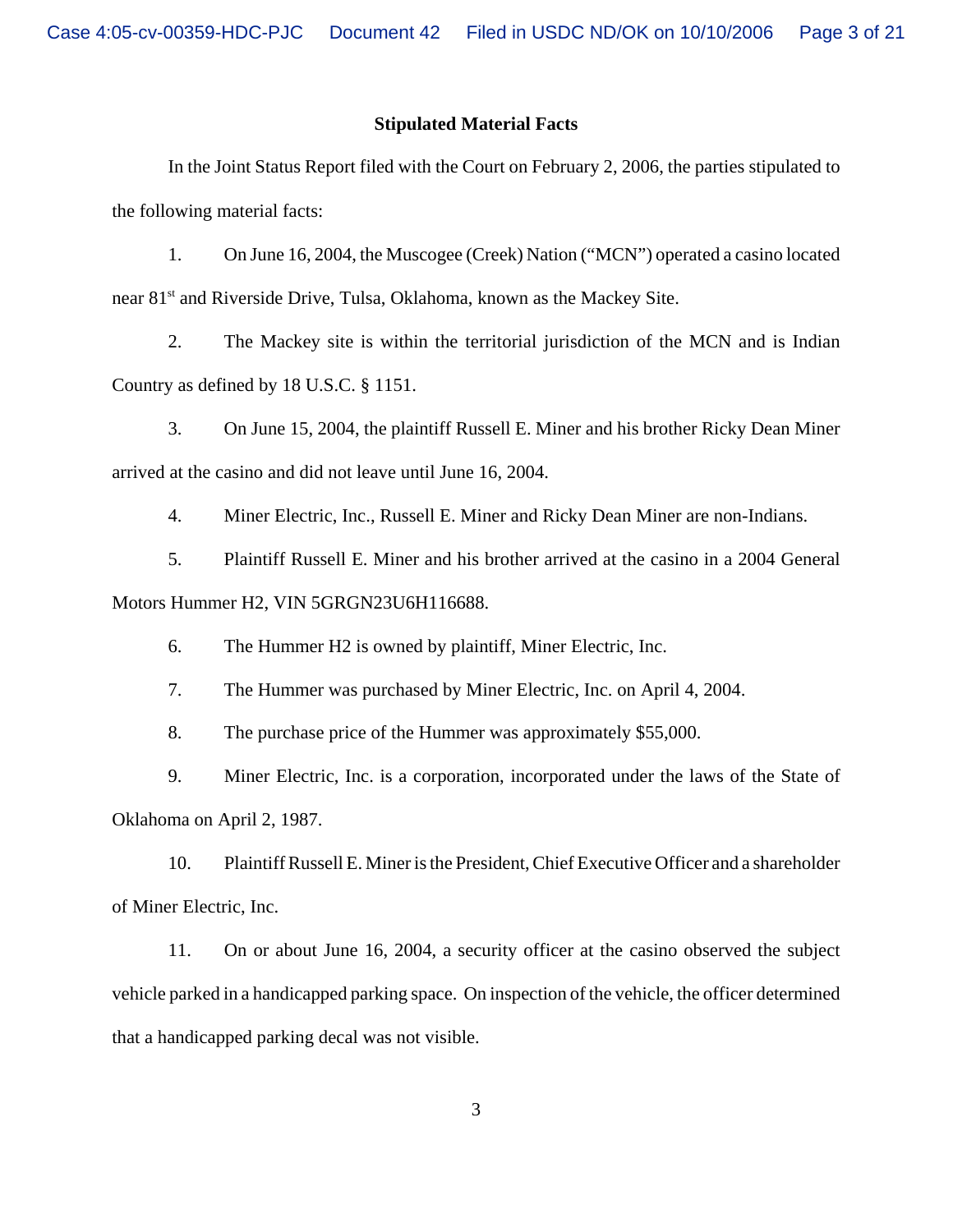12. The officer observed a white powder inside the vehicle. He notified his supervisor who, in turn, notified the Muscogee (Creek) Lighthorse Police.

13. Entry into the vehicle was gained with the consent of Russell E. Miner.

14. A search of the vehicle resulted in the seizure of the white powder, cash in the amount of one thousand four hundred sixty-three dollars and fourteen cents (\$1,463.14), a day planner-notebook and the subject vehicle.

15. Russell E. Miner was issued a civil citation by the Lighthorse Police Officer which read: "Disorderly Conduct: Possession of Controlled Dangerous substance."

16. Russell E. Miner appeared in the MCN District Court on June 30, 2004, in response and pursuant to the civil citation, cause number TR 2004-118. Russell Miner entered a plea of guilty to the civil citation of disorderly conduct and was assessed a civil fine of two hundred and fifty dollars (\$250.00) and costs of eighty-four dollars (\$84.00) for a total of three hundred thirty-four dollars (\$334.00). The fine and costs were paid on that day. Russell E. Miner was not represented by an attorney before or during these proceedings.

17. The MCN instituted a civil forfeiture proceeding, on June 30, 2004, in the MCN District Court, case number CV-2004-10, seeking forfeiture of the cash, the subject vehicle and drugs found in the vehicle after the conclusion of the civil proceeding for disorderly conduct against Russell E. Miner.

18. The parties stipulated in the civil forfeiture proceeding that the white powder found in the Hummer was 6.8 grams of methamphetamine. Miner Electric, Inc. and Russell E. Miner intervened in that action. Miner Electric, Inc. asserted ownership of the Hummer and Russell E.

4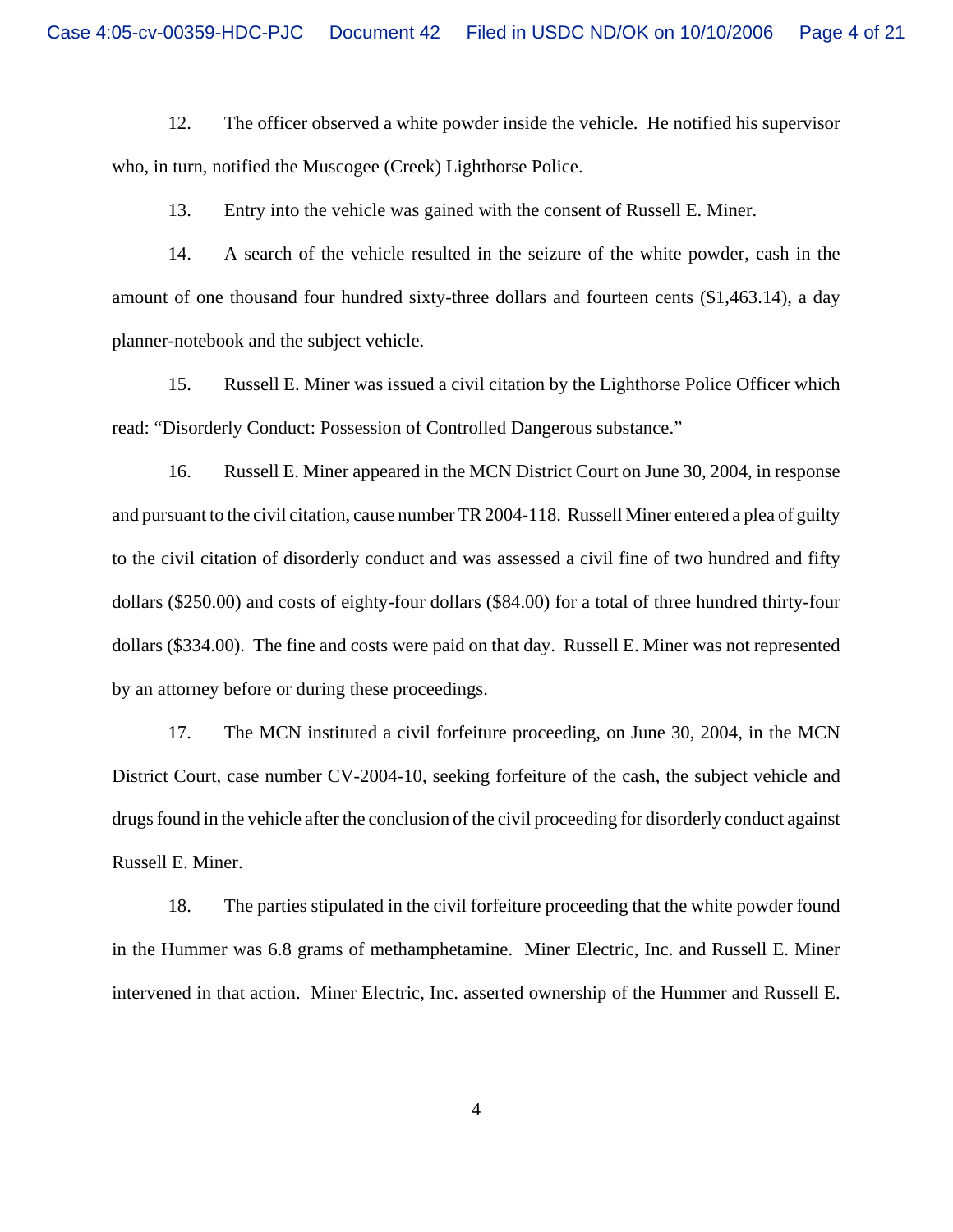Miner asserted ownership of the cash and day planner seized by the Muscogee (Creek) Lighthorse Police.

19. An evidentiary hearing in forfeiture proceeding was held by the MCN District Court on August 27, 2004.

20. On January 10, 2005, the MCN District Court entered an order setting forth findings of fact and conclusions of law. The court ordered forfeiture of the 2004 Hummer 2, cash and a day planner found inside the vehicle.

21. The order of the MCN District Court was appealed to the MCN Supreme Court, case number SC-2005-01.

22. The Supreme Court of the MCN affirmed the order of forfeiture in its decision filed on April 29, 2005.

23. A petition for rehearing was timely filed with the MCN Supreme Court by Miner Electric, Inc. and Russell E. Miner.

24. The petition for rehearing was denied by the MCN Supreme Court on June 22, 2005.

25. The MCN District Court has stayed the forfeiture proceedings pending resolution of this action before this Court.

26. All tribal remedies have been exhausted by Miner Electric, Inc. and Russell Miner.

27. Miner Electric, Inc. and Russell E. Miner, asserted as defenses, and disputed and denied by MCN in the forfeiture proceeding in the MCN District and Supreme Courts, that MCN does not have jurisdiction over Miner Electric, Inc. and Russell E. Miner as they are not Indians; mere possession of an illegal drug does not trigger forfeiture; that there was no evidence that Miner Electric, Inc. was involved in any illegal activity; that forfeiture in this case violates the Excessive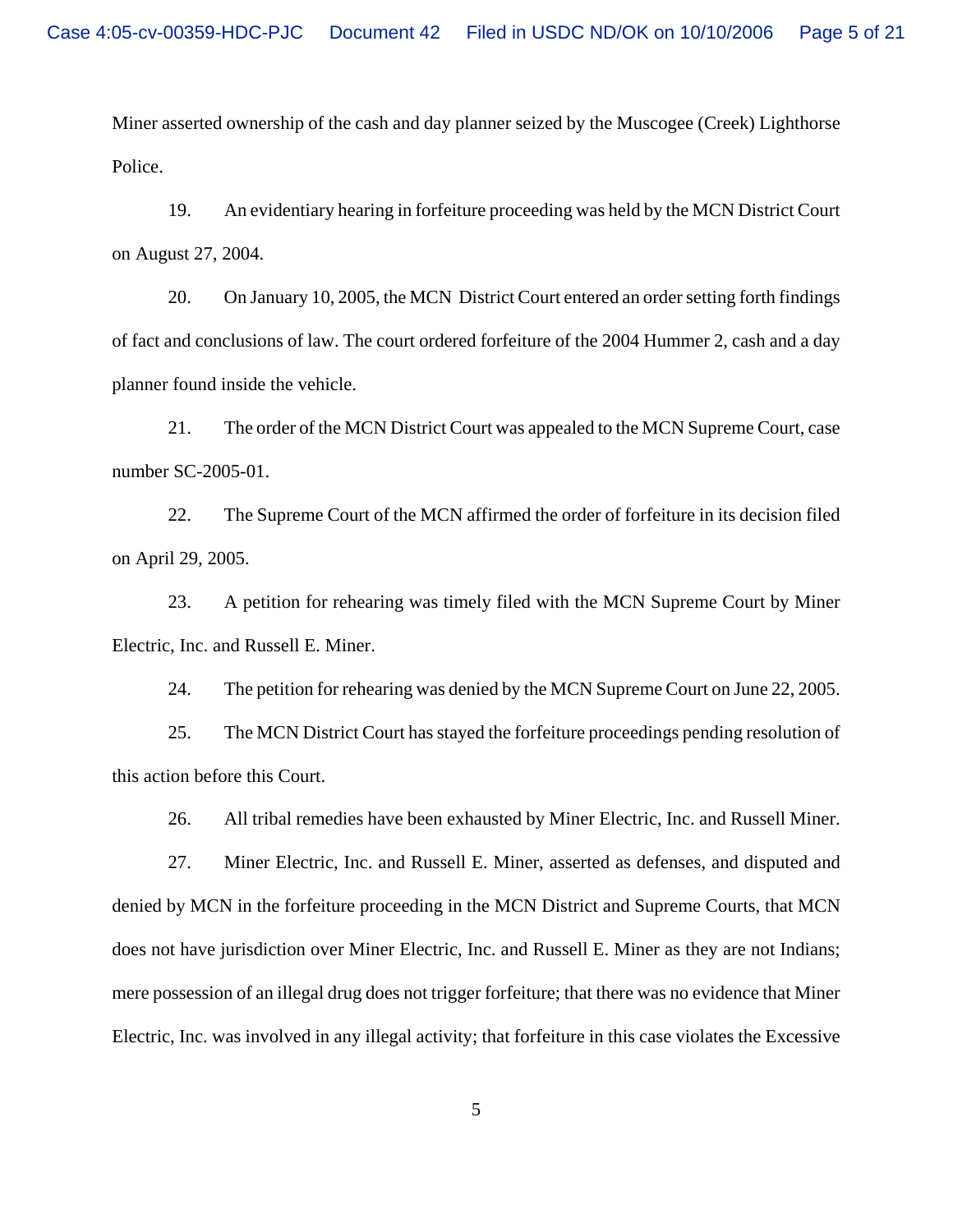Fines Clause of the Eight Amendment to the United States Constitution; that Miner Electric, Inc. and Russell E. Miner are not Indians and therefore not subject to jurisdiction of the MCN; and, that forfeiture violates the Indian Civil Rights Act, 25 U.S.C. § 1301 et. seq.

28. Ricky Dean Miner is the brother of Russell E. Miner.

29. Ricky Dean Miner is not an officer, director, shareholder, employee or otherwise associated with Miner Electric, Inc.

30. Ricky Dean Miner has admitted in the MCN District Court forfeiture proceedings that he had possessed the illegal drugs and had placed the drugs inside the Hummer on June 15 or 16, 2004.

31. Ricky Dean Miner has admitted in the MCN District Court forfeiture proceedings that he and another person, not Russell E. Miner, had ingested drugs inside the Hummer on June 15 or 16, 2004 while it was located at the MCN casino.

## **Issue Raised**

MCN relies exclusively on the holding in Montana v. United States, 450 U.S. 544 (1980) as authority to compel a non-Indian property owner to submit to the civil forfeiture jurisdiction of its tribal court. In Montana, the Supreme Court stated:

> To be sure, Indian tribes retain inherent sovereign power to exercise some forms of civil jurisdiction over non-Indians on their reservations. . . A tribe may regulate, through taxation, licensing, or other means, the activities of nonmembers who enter consensual relationships with the tribe or its members, through commercial dealing, contracts, leases or other arrangements. A tribe may also retain inherent power to exercise civil authority over the conduct of non-Indians on fee lands within its reservation when that conduct threatens or has some direct effect on the political integrity, the economic security, or the health or welfare of the tribe.

450 U.S. at 565-6.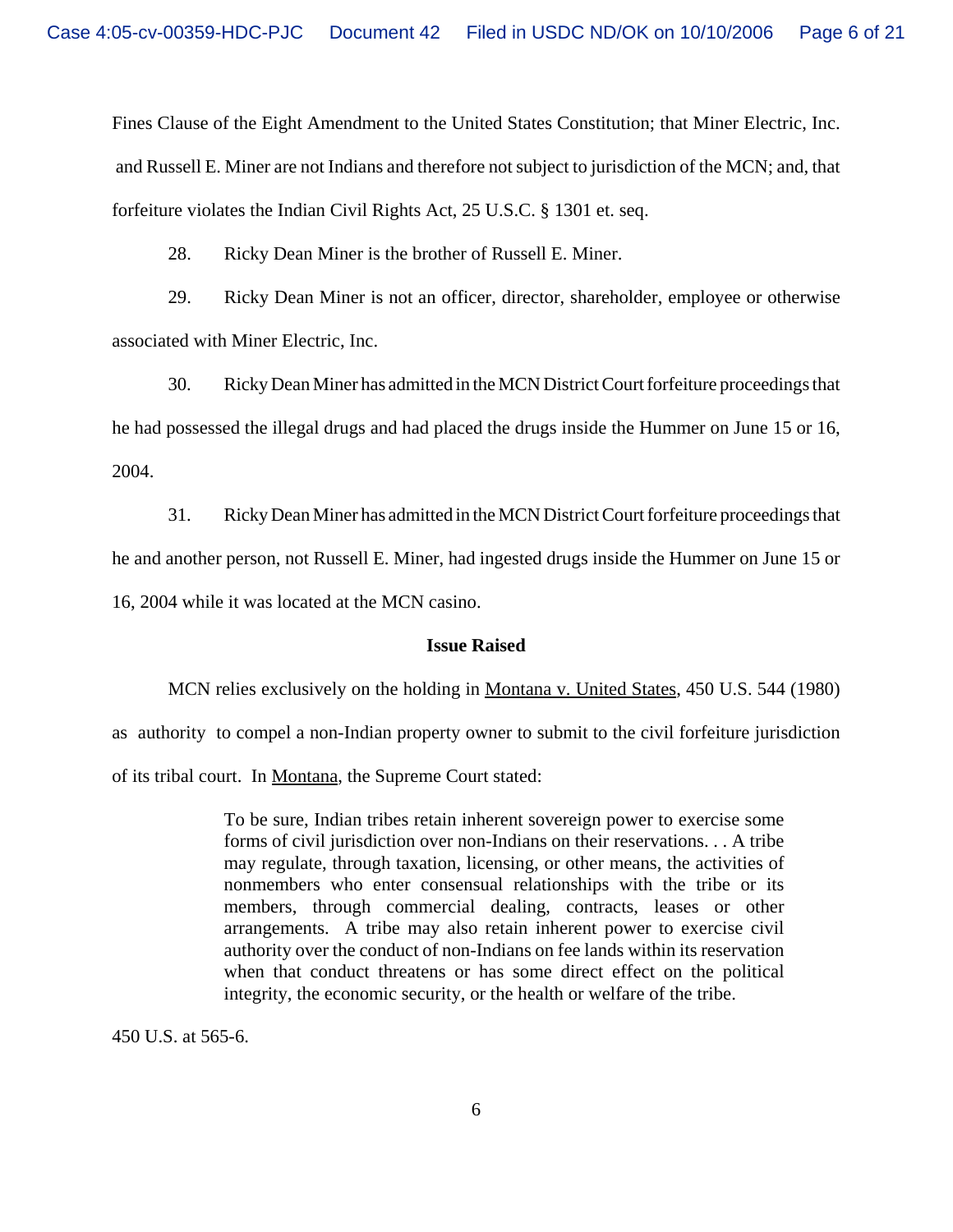MCN contends that under the authority of Montana, the tribal court has jurisdiction to issue civil forfeiture of property owned by non-Indians who possess illegal drugs because illegal drugs affect the health and welfare of the Indian tribe. Without such civil jurisdiction, MCN contends that it would be unable "to protect not only its citizens but also the patrons of its businesses, both Indian and non-Indian." As alternative grounds for exercise of tribal court jurisdiction, citing Montana, the MCN contends that by Miner voluntarily entering on tribal land as a patron of an Indian casino, a commercial enterprise, he impliedly consented to the tribes "regulatory authority" and tribal laws. Again citing Montana, the MCN rationalizes that if the tribe is unable to protect its patrons, patrons may choose to visit other non-tribal businesses which could affect the MCN's economic security and the future of its citizens. Finally, MCN asserts that without a method to control illegal drugs on Indian land, the MCN's political integrity could be compromised from potential lawsuits and liability for its failure to take action against illegal drug activities.

### **Applicable Law**

"The question whether an Indian tribe retains the power to compel a non-Indian property owner to submit to the civil jurisdiction of a tribal court is one that must be answered by reference to federal law." National Farmers Union Ins. v. Crow Tribe of Indians, 471 U.S. at 852.

### **Status of Indians – Source of Authority Over Non-Indians**

In determining whether an Indian tribe has authority to exercise jurisdiction over a non-Indian, the Court must first determine whether such authority is authorized by Congress or by treaty. In relying on Montana, the MCN does not contend that its action stems from a grant of congressional authorization or by treaty. And, indeed the Court finds there is no express authorization for the tribal court actions herein. Accordingly, the Court must determine whether the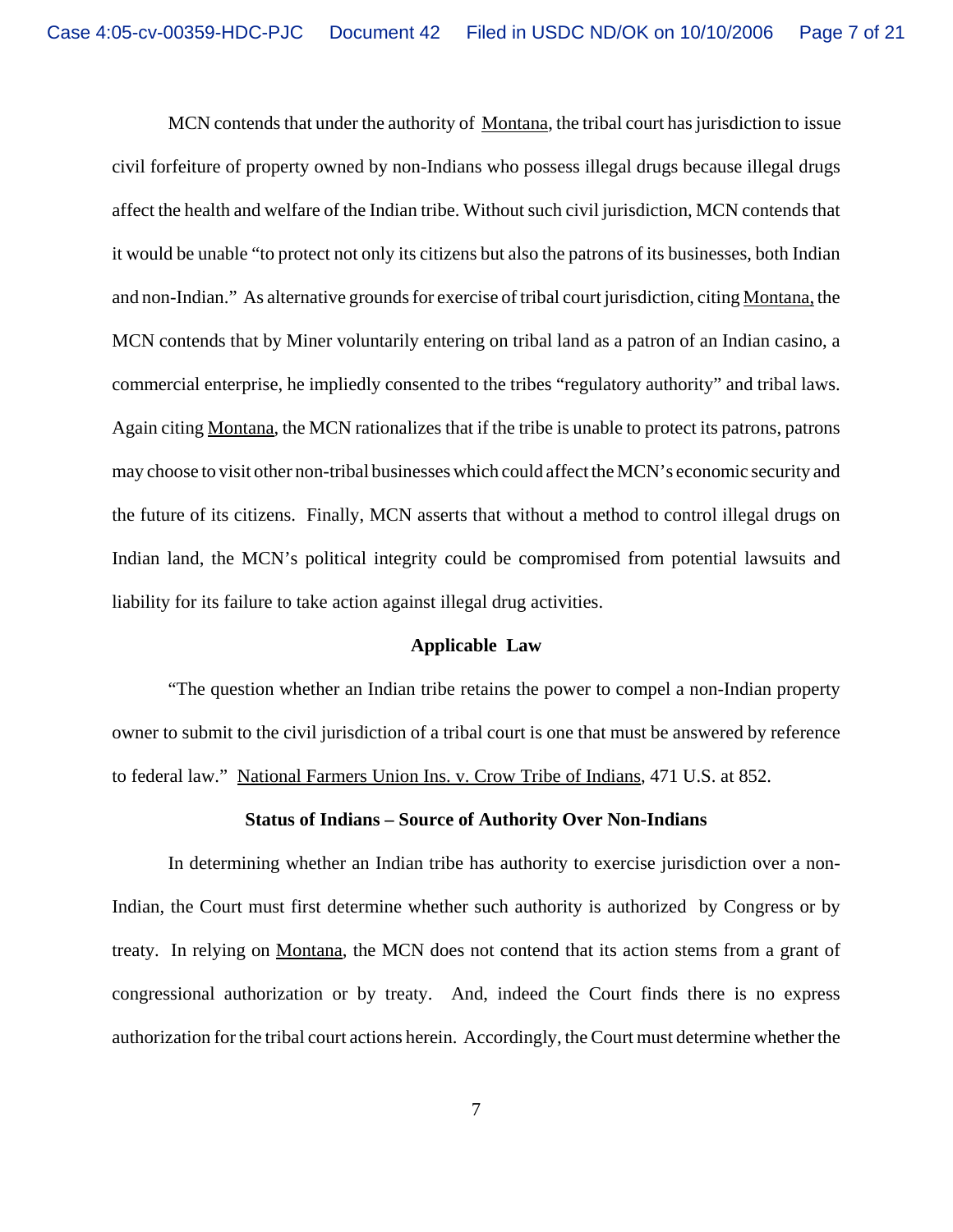MCN retains inherent authority to exercise in rem jurisdiction to seize and forfeit property of a non-

Indian for violations of its civil ordinance regulating traffic and public safety.

In Oliphant v. Suquamish Indian Tribe, 435 U.S. 191 (1978), the Supreme Court held that Indian tribal courts do not have inherent criminal jurisdiction to try and to punish non-Indians, and may not assume criminal jurisdiction unless specifically authorized to do so by Congress. Id. at 195.

In Montana, the Supreme Court limited a tribal court's exercise of civil jurisdiction over non-

Indians. The Montana court emphasized a tribal court's limited authority over non-Indians in:

Stressing that Indian tribes cannot exercise power inconsistent with their diminished status as sovereigns, the Court quoted Justice Johnson's words in his concurrence in Fletcher v. Peck,- the first Indian case to reach this Court- that the Indian tribes have lost any 'right of governing every person within their limits except themselves.' Though Oliphant only determined inherent tribal authority in criminal matters, the principles on which it relied support the general proposition that the inherent sovereign powers of an Indian tribe do not extend to the activities of nonmembers of the tribe.

Id. at 565 (internal citations omitted).

After reiterating this general rule of law, the Supreme Court in Montana set forth the limited exceptions when tribal courts may exercise civil jurisdiction over non-Indians engaged in activities on Indian land. "The first exception relates to nonmembers who enter consensual relationships with the tribe or its members; the second concerns activity that *directly* affects the tribe's political integrity, economic security, health or welfare." See Strate v. A-1 Contractors, 520 U.S. 438, 446 (1997), citing Montana, 450 U.S. at 555 (emphasis added). The Supreme Court consistently applies a presumption of non-tribal authority over non-Indians and their property. For example, in South Dakota v. Bourland, 508 U.S. 679 (1993) the Supreme Court explained that the general principle of "inherent sovereignty" does not enable an Indian tribe to punish non-Indians. "Although Indian tribes retain inherent authority to punish members who violate tribal law, to regulate tribal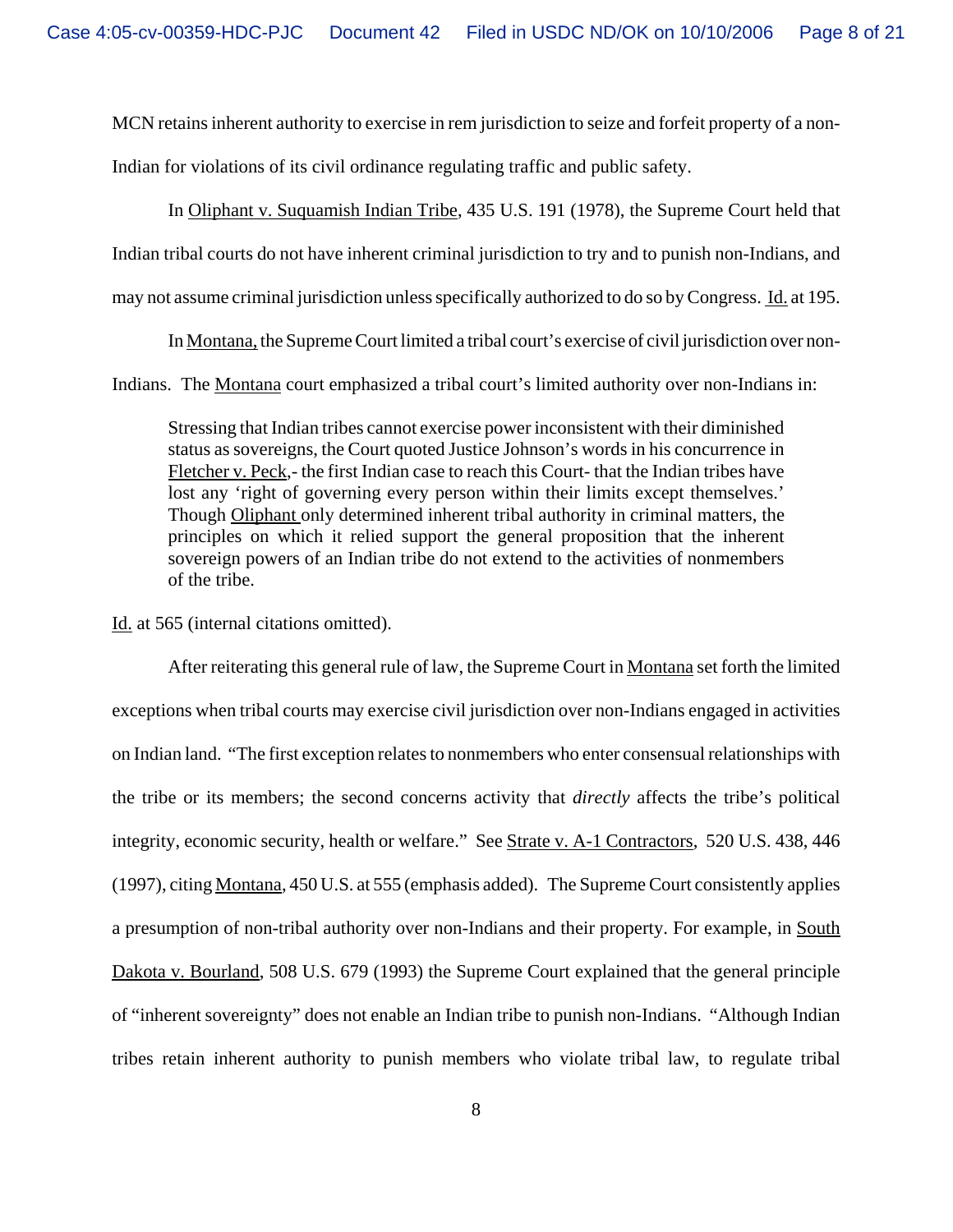membership, and to conduct internal tribal relations (citation omitted), the 'exercise of tribal power beyond what is necessary to protect tribal self-government or to control internal relations is inconsistent with the dependent status of the tribes, and so cannot survive without express congressional delegation.' " Id. at 694, citing Montana, 450 U.S. at 564. In Nevada v. Hicks, 533 U.S. 353 (2001), referring to a tribe's dependent status, the Supreme Court held that absent express Congressional authority or treaty, tribal courts do not have civil jurisdiction to adjudicate claims brought by an Indian under 42 U.S.C.§1983 against a non-Indian for alleged tortious conduct occurring on Indian land. Id. at 374.

The MCN cites no authority for its broad extension of the limited exceptions set forth in Montana to grant tribal court civil forfeiture jurisdiction over property owned by non-Indians. The limited application of these exceptions was specifically addressed by the Supreme Court in Strate by stating, "Our case law establishes that, absent express authorization by federal statute or treaty, tribal jurisdiction over the conduct of nonmembers exists only in limited circumstances." 520 U.S. at 445. "In the main, the Court explained, 'the inherent sovereign powers of an Indian tribe'-those powers a tribe enjoys apart from express provision by treaty or statute- 'do not extend to the activities of nonmembers of the tribe.'" Id. at 445-6, citing Montana, 450 U.S at 565. In Montana the Supreme Court cited specific cases to illustrate instances in which tribal courts may exercise civil jurisdiction over non-Indians, absent an express grant of Congressional authority. The Montana court cited Washington v. Confederated Tribes of Colville Reservation, 447 U.S. 134 (1980) as illustrative of the first Montana exception applicable to nonmembers who enter consensual relationships with the tribe or its members. The court in Colville recognized inherent tribal authority to *tax* non-Indians who enter Indian land to engage in economic activities. See Strate, 520 U.S. at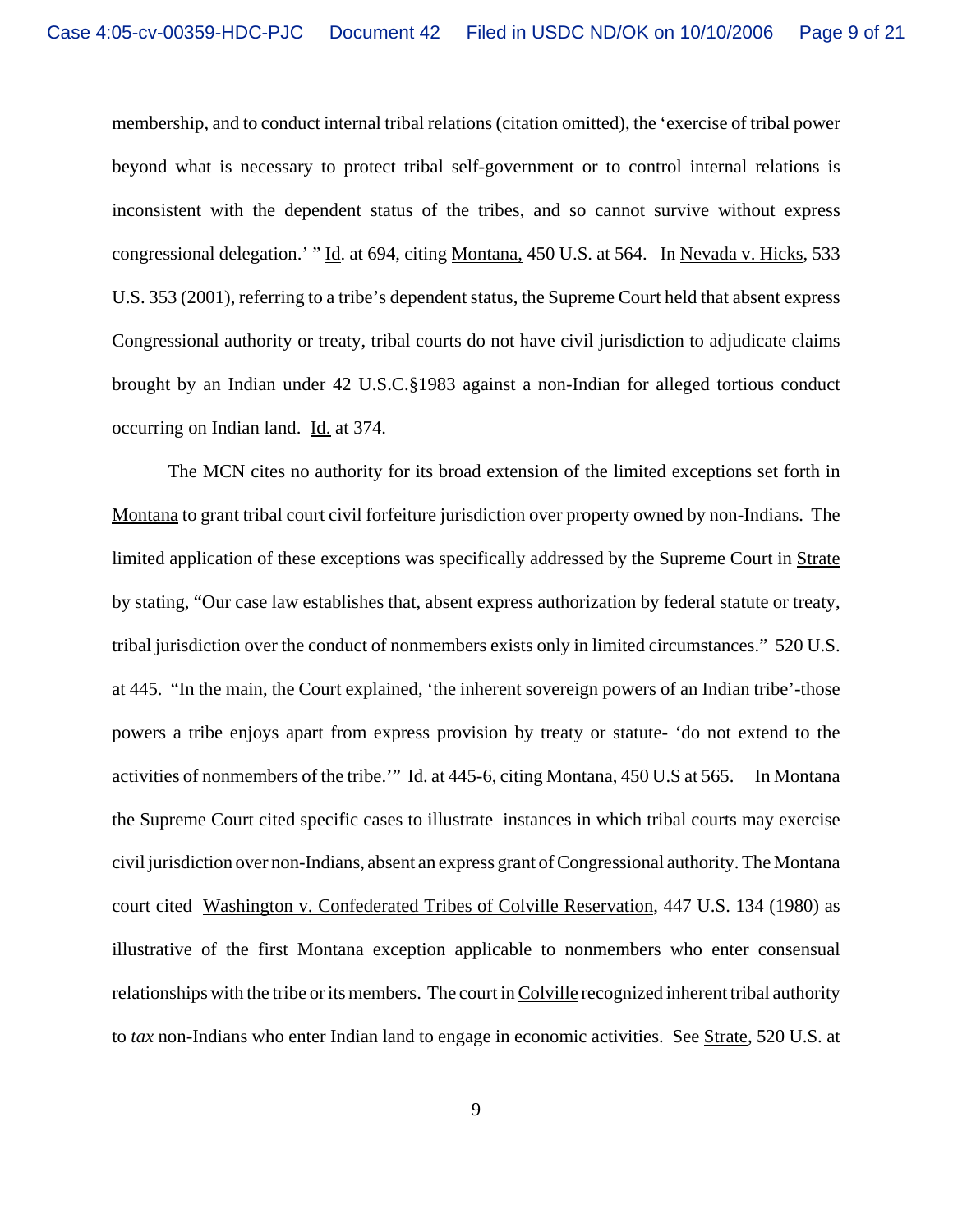452. The Court finds that a tribe's inherent authority to *tax* non-Indians who own (and operate for profit) commercial establishments on Indian land, does not extend to inherent authority to *forfeit* property of non-Indian *invitees* who are merely patrons of Tribal owned and operated gaming facilities. The Montana court cited Fisher v. District Court of Sixteenth Judicial Dist., 424 U.S. 382 (1976) as illustrative of the second Montana exception, covering activities of non-Indians on Indian land which directly affect the "political integrity, the economic security, or health or welfare of the tribe." In Fisher, the Supreme Court held that a tribal court had exclusive jurisdiction over an *adoption* proceeding when all the parties were members of the tribe and resided on the reservation. See Strate, 520 U.S. 452. The Supreme Court explained that any such state court interference with a tribal court's power over Indian adoptions would *directly* interfere with the a tribe's right to self government. See Strate, 520 U.S. at 452, citing Fisher, 424 U.S. at 387. The Strate court concluded, by holding:

As to nonmembers, we hold, a tribe's adjudicative jurisdiction does not exceed its legislative jurisdiction. Absent congressional direction enlarging tribal-court jurisdiction, we adhere to that understanding. Subject to controlling provisions in treaties and statutes, and to the two exceptions identified in Montana, the civil authority of Indian tribes and their courts with respect to non-Indian fee lands generally 'do[es] not extend to the activities of nonmembers of the tribe.'

## Id. at 455, citing Montana, 450 U.S. at 565.

In Nevada v. Hicks, the Supreme Court, citing Strate, reiterated the limitation of its holding

## in Montana:

In Strate, we explained that what is necessary to protect tribal self-government and control internal relations can be understood by looking at the examples of tribal power to which Montana referred: tribes have the authority '[to punish tribal offenders,] to determine tribal membership, to regulate domestic relations among members, and to prescribe rules of inheritance for members.' These examples show, we said, that Indians have 'the right . . .to make their own laws and be ruled by them.'... Tribal assertion of regulatory authority over nonmembers must be connected to that right of the Indians to make their own laws and be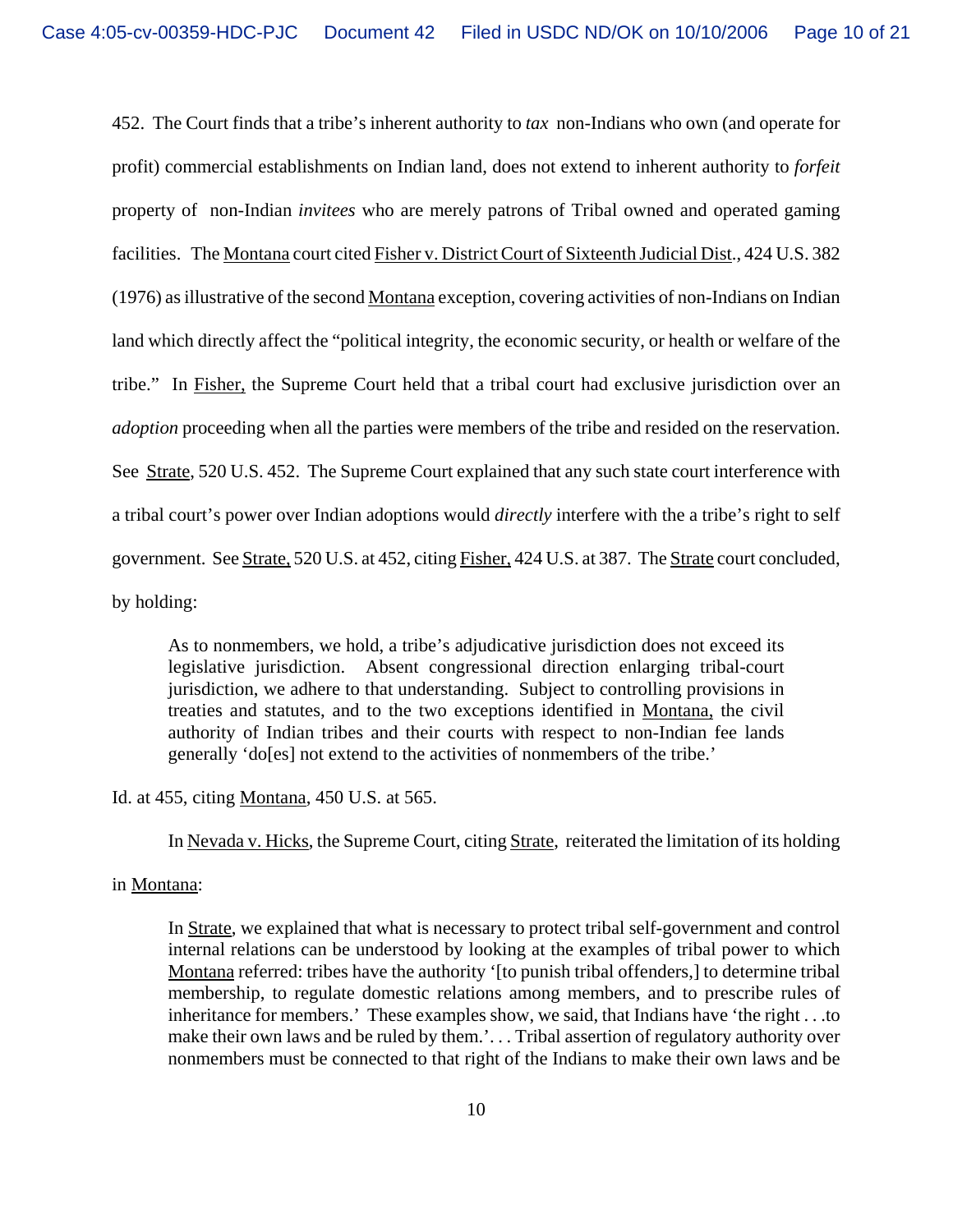governed by them. [For example], ('The power to tax is an essential attribute of Indian sovereignty because it is a necessary instrument of self-government,' at least as to 'tribal lands' on which the tribe 'has . . . authority over a nonmember').

533 U.S. at 360-1 (internal citations omitted).

The Court finds that a tribe's inherent authority to *regulate* internal affairs which *directly* impact the Tribe's "political integrity, economic security, or health or welfare" does not extend to an inherent authority to *forfeit* property of a non-Indian for infringement of a Tribe's internal civil code which regulates traffic and public safety among its people.

#### **Civil Forfeiture Proceeding – Quasi Criminal In Character**

Civil forfeiture is quasi-criminal in character. One 1958 Plymouth Sedan v. Pennsylvania, 380 U.S. 693, 700 (1965). The Supreme Court in Plymouth Sedan restated its prior holding, "We are also clearly of opinion that proceedings instituted for the purpose of declaring the forfeiture of a man's property by reason of offenses committed by him, though they may be civil in form, are in their nature criminal." 380 U.S. at 697, citing Boyd v. United States, 116 U.S. 616, 633-4 (1886). The Supreme Court relied on the fact that "forfeiture is clearly a penalty for the criminal offense." Id. at 701. "Its object, like a criminal proceeding, is to penalize for the commission of an offense against the law." Id. at 700.

From a review of the findings entered by the MCN tribal court and the Opinion issued by the MCN Supreme Court, it is clear that civil forfeiture in this case, as in Boyd and Plymouth Sedan, was used "for the purpose of declaring the forfeiture of a man's property by reason of offenses committed by him" and "its object, like a criminal proceeding, [wa]s to penalize for the commission of an offense against the law." The MCN Supreme Court affirmed the tribal court's findings that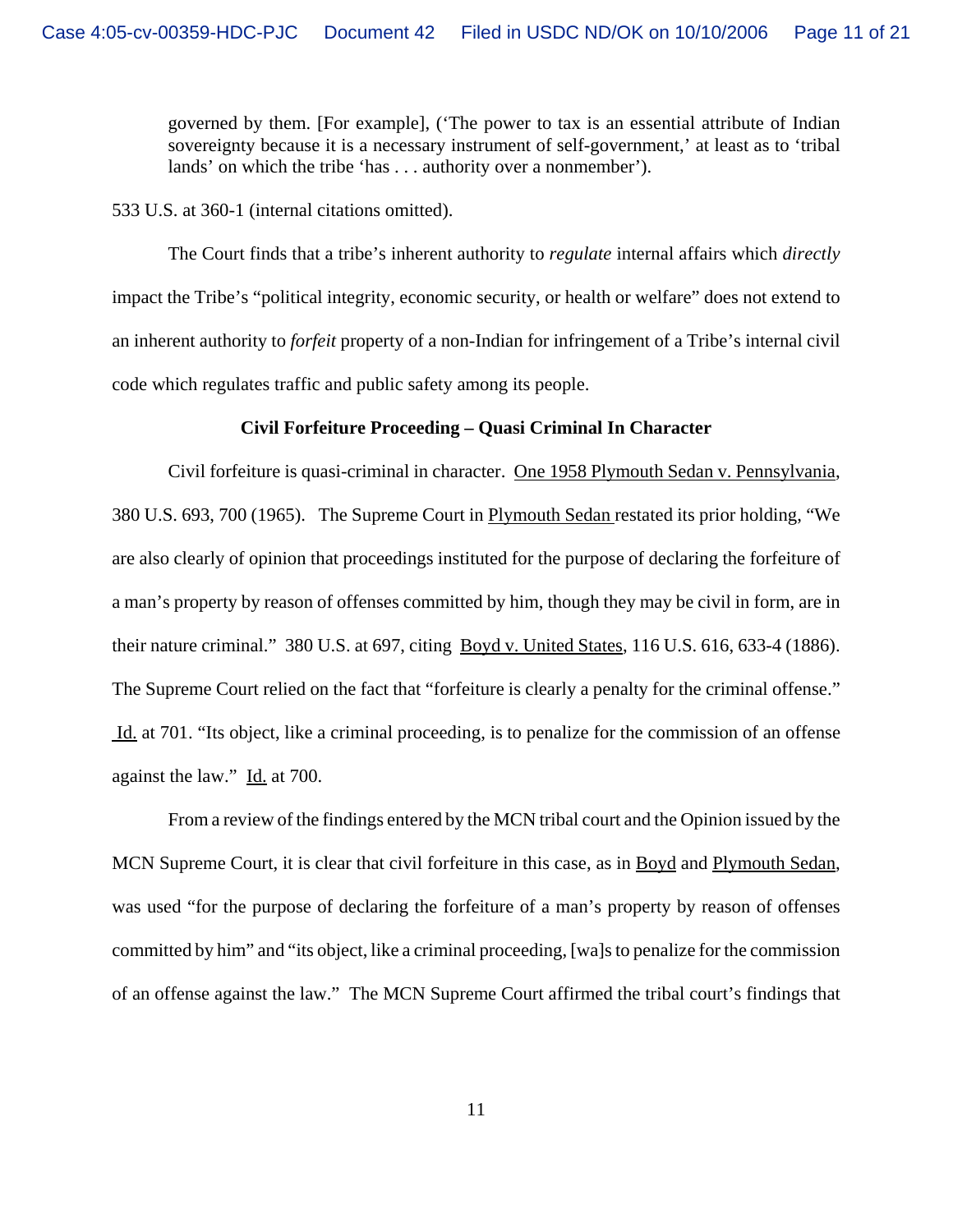Miner was involved in illegal drug distribution.<sup>1</sup> The MCN argues herein that under Montana it has inherent authority to issue civil forfeiture against the property of a non-Indian because illegal drug distribution has a direct affect on the political integrity, the economic security, or the health or welfare of the tribe. In other words, the MCN argues it invoked civil jurisdiction over Miner's property for the protection of its people and for the public good. However, the aim of criminal law "is to protect the public against harm, by punishing harmful results of conduct or at least situations (not yet resulting in actual harm) which are likely to result in harm if allowed to proceed further."2 The function of civil law is to compensate a private person who is injured for the harm he has suffered. Id. Although Miner was lured into tribal court on the pretense of a"civil" traffic citation for "Disorderly Conduct, " it is the admitted objective of the MCN to use its limited civil jurisdiction to eradicate criminal conduct. Although it is arguably a worthy cause, the MCN is without authority to act in this regard under the express holding of Oliphant. Accordingly, the Court finds that MCN is without authority to assume civil forfeiture jurisdiction over the property of a non-Indian in order to punish the non-Indian for the commission of a clearly criminal act on Indian land.

A further indication denoting MCN's improper attempt to assume criminal jurisdiction over non-Indians and their property is the admitted disparate application of tribal laws toward Indians and non-Indians. According to the Opinion issued by the MCN Supreme Court, if Miner was an Indian his conduct would have resulted in a criminal charge under Title 14 of the MCN's criminal code and

<sup>&</sup>lt;sup>1</sup> The tribal court found, and the MCN Supreme Court affirmed, that the amount of methamphetamine located in the Hummer 2, 6.80 grams, was not "a user amount" but was evidence of illegal drug distribution. Methamphetamine is an illegal drug as defined in the MCN Criminal Code, Title 14, 2-101(I).

<sup>&</sup>lt;sup>2</sup> LaFave and Scott, Criminal Law Handbook, 11, West Publishing (1977).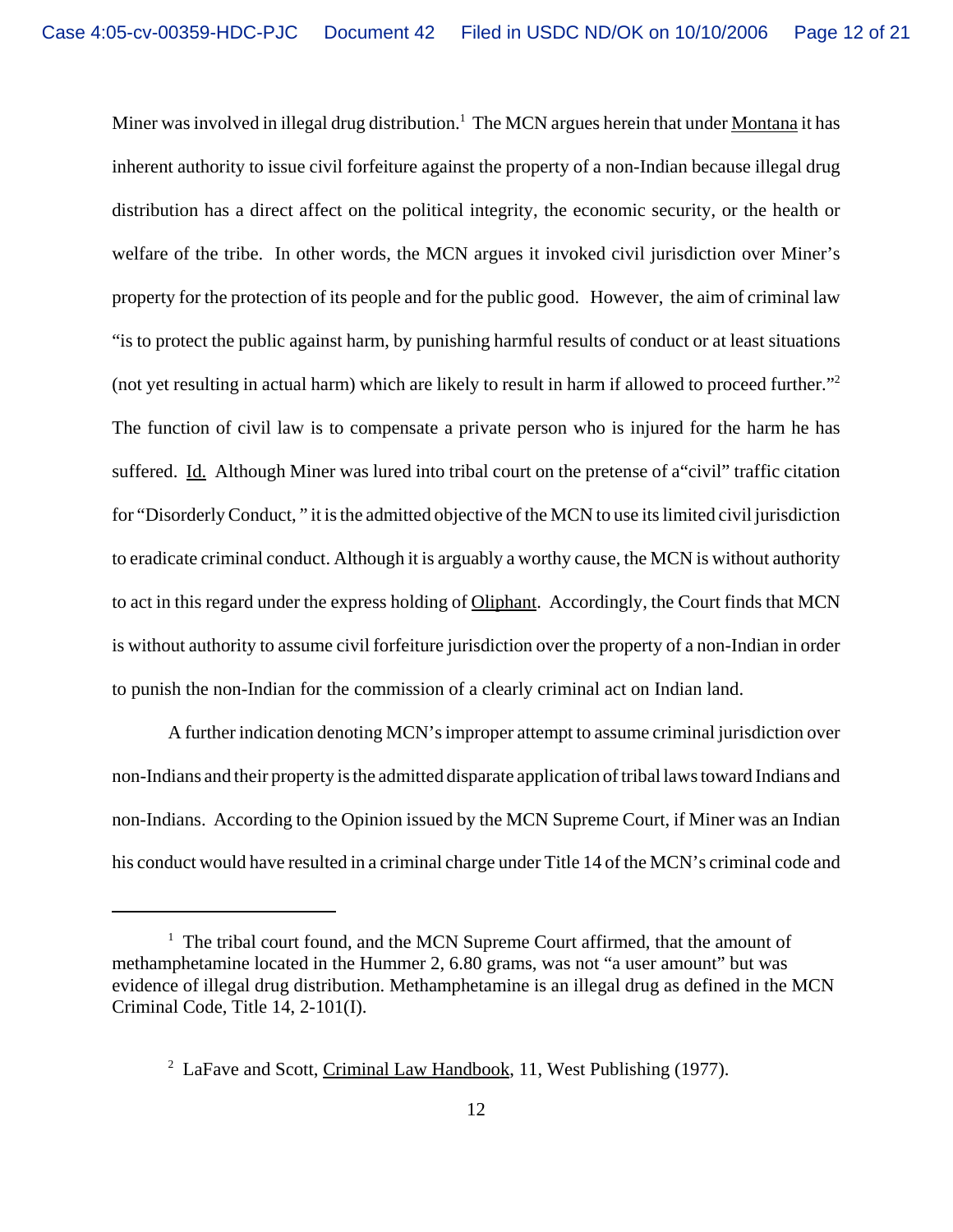subjected Miner to imprisonment and criminal fines up to \$5,000. Miner's conduct, if he was an Indian, would be classified as a felony under 14 Muscogee (Creek) Nation Code Ann § 2-701-705. However, because Miner is a non-Indian the felony offense does not apply to him. To bring Miner to justice and punish his criminal conduct, the MCN attached and forfeited his property as a "civil infraction" of the MCN traffic and safety code. The Court finds that the MCN cannot characterize a criminal offense as a civil infraction in order to assume jurisdiction over a non-Indian and his property when it would otherwise not have jurisdiction if the offense was properly characterized. That is to say, the tribal court cannot indirectly assume jurisdiction over a person or property which it would not otherwise have direct jurisdiction if the offense committed was properly characterized. In recognizing that Indians do not retain the inherent authority to try non-Indians according to the tribes own customs and procedures, the Supreme Court in Oliphant said:

Congress extended the jurisdiction of federal courts, in the Trade and Intercourse Act of 1790, to offenses committed by non-Indians against Indians within Indian Country. In so doing, Congress was careful to extend to the non-Indian offender the basic criminal rights that would attach in non-Indian related cases. Under respondents' theory, however, Indian tribes would have been free to try the same non-Indians without these careful proceedings unless Congress affirmatively legislated to the contrary. Such an exercise of jurisdiction over non-Indian citizens of the United States would belie the tribes' forfeiture of full sovereignty in return for the protection of the United States.

435 U.S. at 211.

# **Civil Forfeiture – Requires Congressional Authorization**

There is no federal statute which confers on tribal courts the authority to forfeit to the tribe vehicles, cash, or other personal property from non-Indians who possess or distribute controlled illegal substances on Indian land. Only Congress has the power to invest that authority on tribal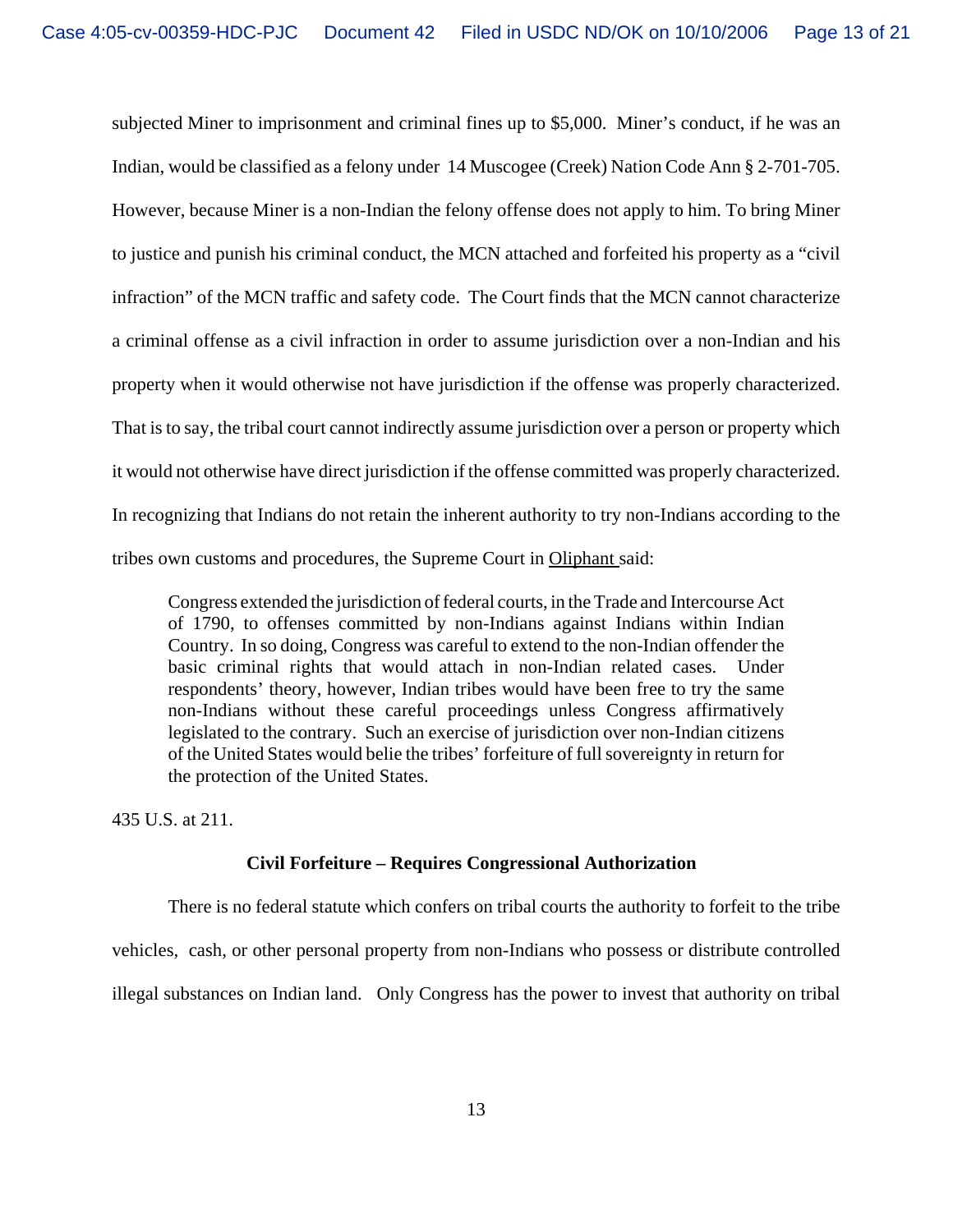courts. Oliphant is the recognition that Indian tribes do not have the power, nor do they have the authority to regulate non-Indians unless so granted by an act of Congress.

Civil forfeiture is a major weapon in federal law enforcement.<sup>3</sup> The power to issue forfeiture must be created by statute. "Congress has enacted over 100 civil forfeiture statutes that empower the federal government to seize and forfeit personal assets and real property that are traceable to, or have facilitated, certain criminal activities."<sup>4</sup> Congress must authorize the forfeiture by describing both the conduct required for forfeiture, and the property subject to forfeiture.<sup>5</sup> The fiction of in rem forfeiture, that is, the property facilitated the crime, was developed primarily to expand the reach of the courts. Republic Nat. Bank of Miami v. United States, 506 U.S. 80, 87 (1992). It follows therefore, that any expansion of a tribal court's exercise of jurisdiction over non-Indians can only be empowered by Congress. Because Indian tribes are "domestic dependent nations" they lack jurisdiction to seek civil forfeiture over property of non-Indian for illegal or criminal conduct occurring on Indian land absent express Congressional authorization.

Congress has plenary power over Indian affairs. Worcestor v. Georgia, 31 U.S. 515, 561 (1832). Federal in rem forfeiture is a legal process, authorized by Congress, whereby the government brings a civil action to acquire property that is connected to a crime. See Title 21

<sup>&</sup>lt;sup>3</sup> Lawrence Kasten, Extending Constitutional Protections to Civil Forfeiture That Exceed Rough Remedial Compensation, 60 Geo.Wash.L.Rev. 194 (1991), citing U.S. Department of Justice, Asset, Forfeiture: Compilation of Civil Statutes 1 (1987).

<sup>&</sup>lt;sup>4</sup> Id. at 194-5. "The United States Department of Justice estimated that more than \$600 million in personal assets and real property were forfeited to the federal government in 1989 alone." Id. at f.2 citing The Department of Justice, Federal Forfeiture of the Instruments and Proceeds of Crime, The Program in a Nutshell 1-2 (1990).

<sup>&</sup>lt;sup>5</sup> Id. at f. 3 citing e.g. United States v. Lane Motor Co., 199 F.2d 495 (10<sup>th</sup> Cir.1952), aff'd, 344 U.S. 630 (1953).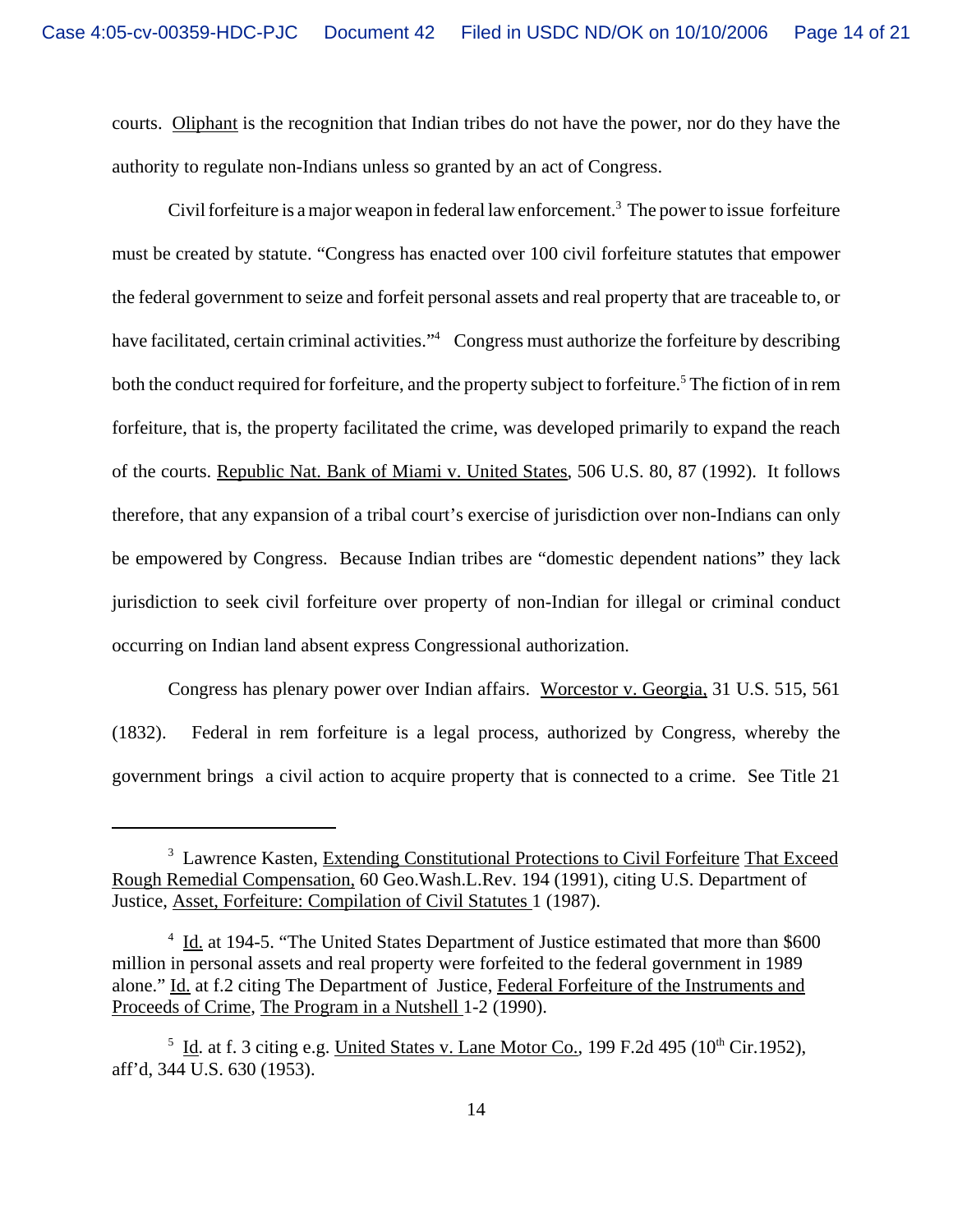United States Code, Section 881. Because Indian tribes do not have criminal jurisdiction over non-Indians, civil forfeiture (which in this instance was based upon criminal conduct) is not available to Indian tribes absent express authority from Congress.

At least in one instance, Congress has expressly authorized civil forfeiture by Indian tribes for illegal activities occurring on Indian land. Federal statutory law provides for the civil forfeiture of any fish and wildlife taken in violation of tribal ordinances, and for the forfeiture of the vehicles and equipment used to take the fish and wildlife. See Title 16 United States Code, Section 3371- 3378. These provisions may be enforced by federal officials, or the Secretary of Interior may authorize tribal personnel to enforce these provisions. See Title 16 United States Code, Section 3375(a)-(b) (1994). Under this statutory scheme, forfeiture is to the federal government, not to the tribal nation. Oliphant reinforced that sovereign powers of Indian tribes are necessarily subordinate to those of the federal government. "Upon incorporation into the territory of the United States, the Indian tribes thereby come under the territorial sovereignty of the United States and their exercise of separate power is constrained so as not to conflict with the interests of this overriding sovereignty." 435 U.S. at 209. Accordingly, any forfeiture would necessarily perfect title to the forfeited property in the federal government. The Court finds that Congress has not delegated to Indian tribes the power to adopt civil forfeiture provisions against non-Indians, and therefore any attempt by the tribe to enforce those laws against non-Indians and their property is beyond the jurisdictional reach of the tribal courts.

# **Eight Amendment -- Violation of the Excessive Fines Clause**

The Supreme Court held in Austin v. United States, 509 U.S. 602 (1993) that civil forfeiture under the federal statutes relating to drug offenses, Title 21 United States Code, Section 881(a) and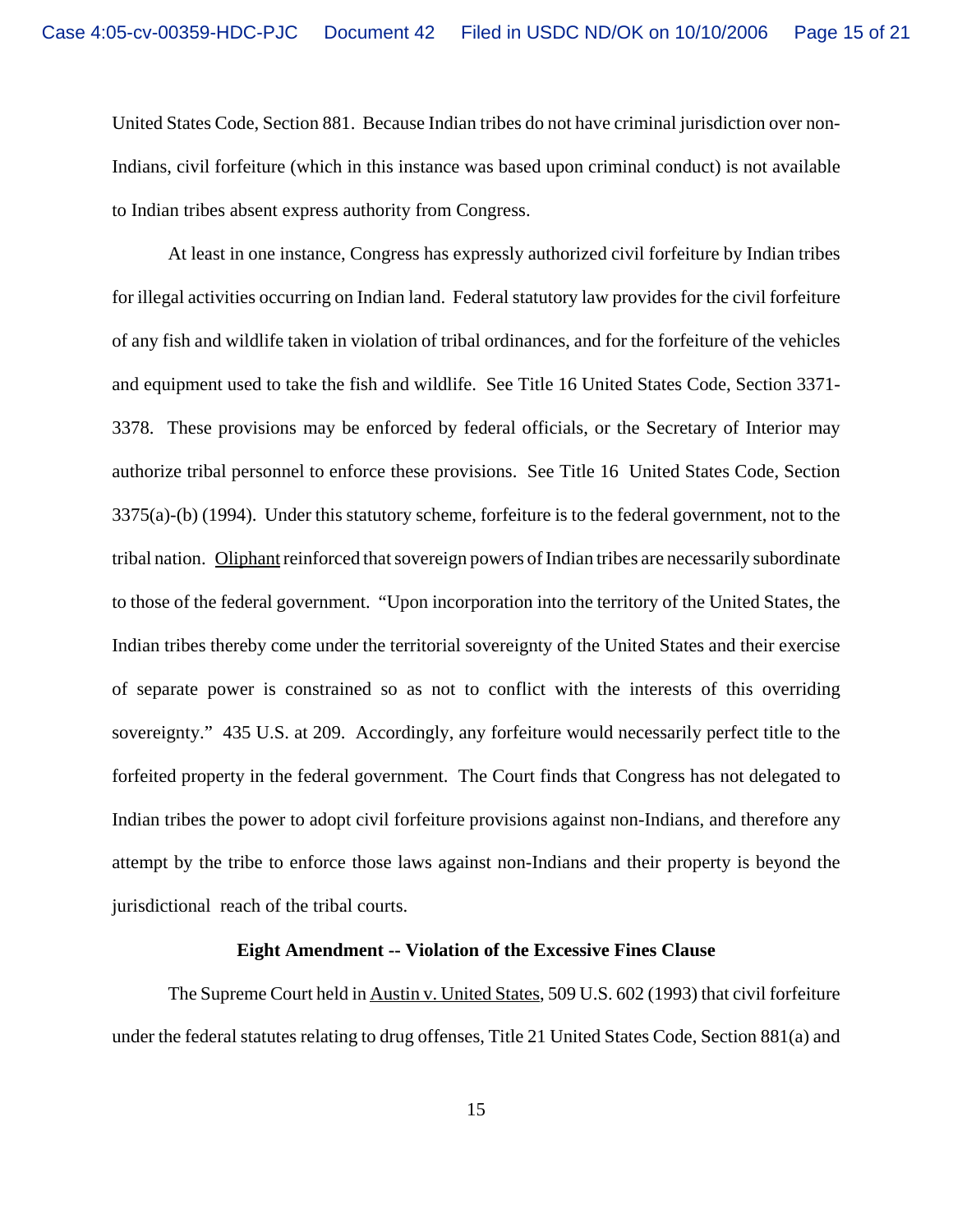(a)(7), is a monetary punishment and, as such, is subject to the Excessive Fine Clause of the Eighth Amendment to the United States Constitution. 509 U.S. at 602. Congress intended civil forfeiture under § 881(a) to serve both as a deterrence and as punishment. Id. at 621 f.14. In United States v. 829 Calle de Madero, 100 F.3d 734 ( $10<sup>th</sup>$  Cir. 1996), the Tenth Circuit stated in reference to Austin: "We believe that Austin retreats from, at least for excessive fines consideration, the legal fiction that it is solely the guilt of the property– as opposed to the conduct of the owner of claimant– that is being punished." Id. at 736. Relying on Austin, the Tenth Circuit acknowledged that civil forfeiture is punishment, and that Congress intended by enactment of the civil forfeiture proceedings to punish individuals involved in *drug trafficking*. Id. at 982.

In determining whether the Excessive Fines Clause has been violated, the Tenth Circuit directs us to consider the connection between the property and the offense charged and whether the forfeiture is grossly disproportionate to the crime in light of the totality of the circumstances. "That is, '[t]he language of the [E]ighth [A]mendment demands that a constitutionality cognizable disproportionately reach such a level of excessiveness that in justice the punishment is more criminal than the crime.'" 100 F.3d at 738, citing United States v. Sarbello, 985 F.2d 716, 724 (3<sup>rd</sup> Cir. 1993). Because civil forfeiture must be supported by a corresponding *criminal* offense which involves something more than simple possession of a controlled substance, the Court finds that the MCN's forfeiture of Miner's new 2004 Hummer 2 (valued at \$55,000), cash (of \$1,463.14) and a day planner based solely on a *civil* traffic citation for Disorderly Conduct (assessed at \$ 334) violates the Excessive Fine Clause of the Eighth Amendment. Accordingly, the tribal court was without jurisdiction to seize and forfeit Miner's property. The Court finds that the tribal court acted outside its jurisdictional authority in imposition against a non-Indian of a tribal ordinance which is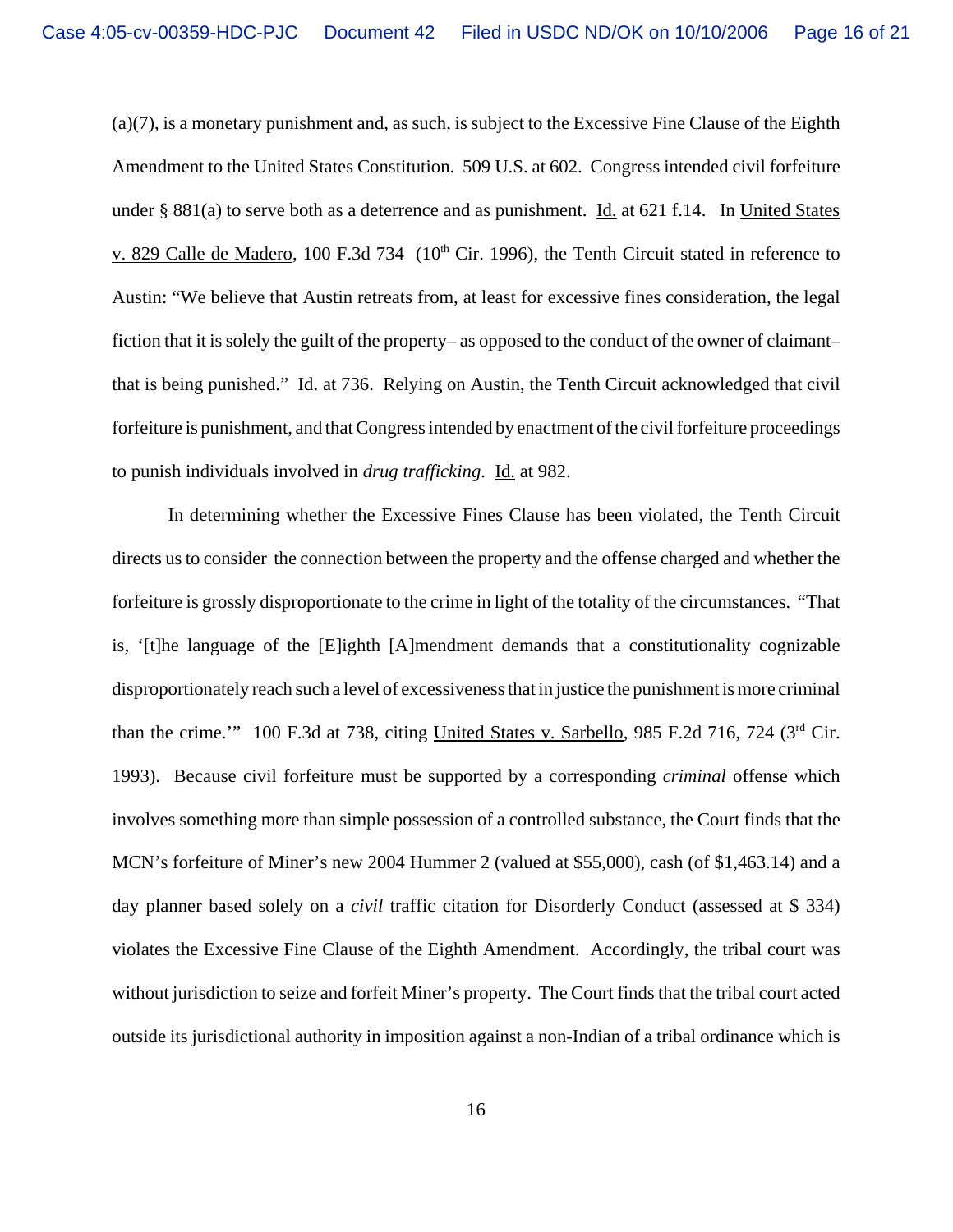in direct violation of the United States Constitution. The Court further finds that a tribal court's jurisdiction over a non-Indian must be in compliance with and subject to the protections afforded by the United States Constitution, Bill of Rights and Excessive Fine Clause. As stated by the Supreme Court in Oliphant:

Protection of territory within its external political boundaries is, of course, as central to the sovereign interests of the United States as it is to any other sovereign nation. But from the formation of the Union and the adoption of the Bill of Rights, the United States has manifested an equally great solitude that its citizens be protected by the United States from unwarranted intrusions on their personal liberty. The power of the United States to try and criminally punish is an important manifestation of the power to restrict personal liberty. By submitting to the overriding sovereignty of the United States, Indian tribes therefore necessarily give up their power to try non-Indian citizens of the United States except in a manner acceptable to Congress.

# 435 U.S. at 209-10.

In reference to its traffic and safety code, the MCN points out that its authority to issue civil forfeiture is more extensive than authorized under federal law or under Oklahoma statutory law, in that, the MCN code specifically authorizes civil forfeiture for simple possession of a controlled substance. The Court finds that because the tribal court's interpretation of its own tribal code violates the Excessive Fines Clause of the United States Constitution, the tribal court's efforts to impose its unconstitutional statutory scheme against a non-Indian exceeds its jurisdictional authority to do so. As previously stated, a tribal court's authority over non-Indians on Indian land cannot violate the non-Indian's rights and protections under the Federal Constitution.

## **Exclude, Evict and Deliver Up – Tribal Recourse**

The MCN argues that absent the authority to issue civil forfeiture against the property of non-Indians who engage in illegal drug activity on Indian land, the MCN is without recourse to minimize the negative impact on its economic security, and on the safety of all patrons who visit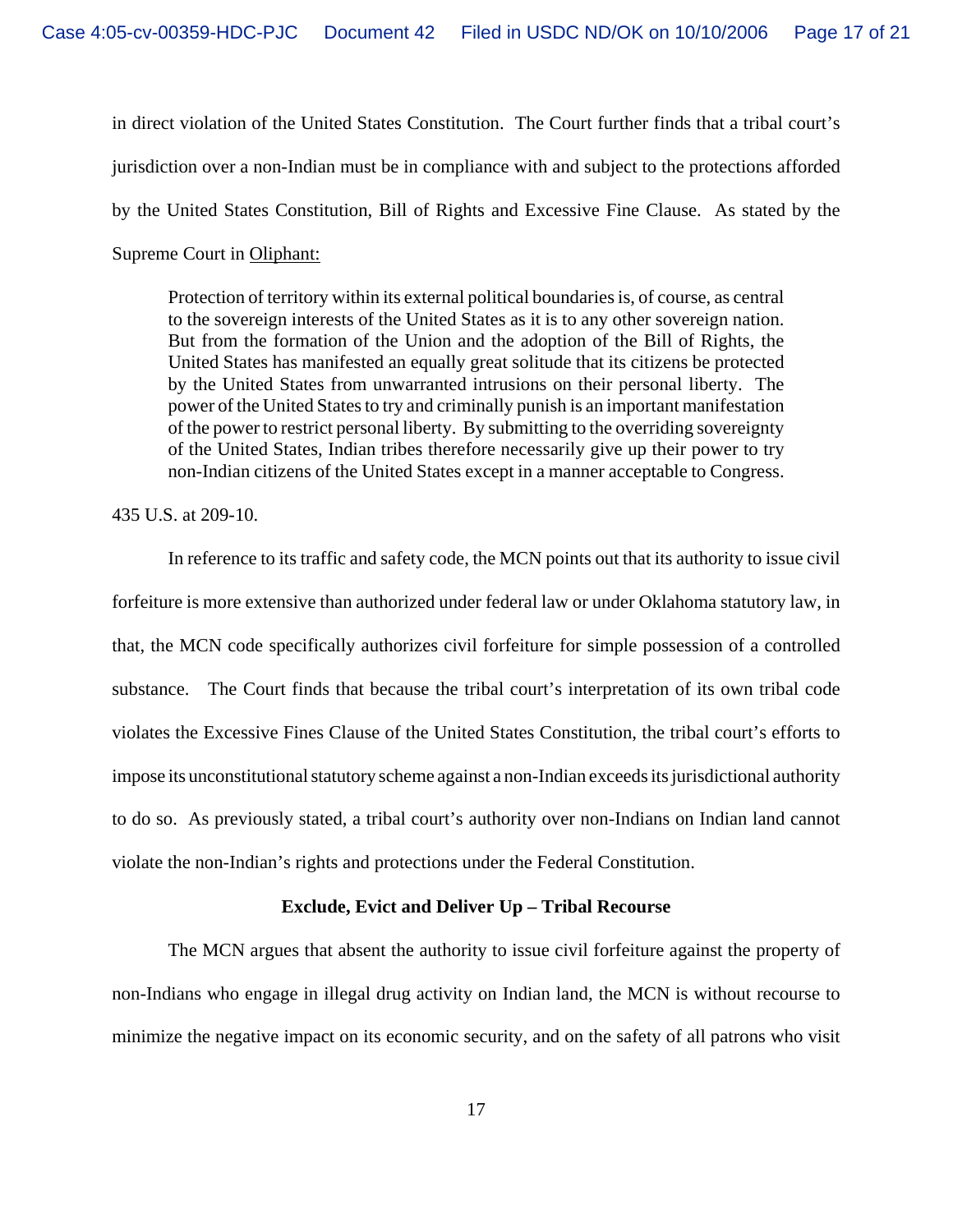tribal businesses. The Court finds no merit in this argument. In New Mexico v. Mescalero Apache Tribe, 462 U.S. 324 (1983), the Supreme Court reiterated that tribes "clearly can exclude or expel those who violate Tribal ordinances." Id. at 342 f.27. As enforcement powers, clearly tribes retain the power to evict non-Indians, but not prosecute them. "A tribe's power to exclude nonmembers entirely or to condition their presence on the reservation is equally well established." Id. at 333, citing Montana and Merrion v. Jicarilla Apache Tribe, 455 U.S. 130 (1982). Further under some circumstances a State may exercise concurrent jurisdiction over non-Indians acting on tribal reservations if such activity is not preempted by federal law. Id., citing Washington v. Confederated Tribes, 447 U.S. 134, 153 (1980) (Tribes are divested of the power to prosecute non-Indians in tribal courts which do not accord the full protections of the Bill of Rights).

MCN also argues that it has no other recourse because it lacks "cooperation with the state and no federal prosecution is available for these types of offenses." The Court finds no merit in this argument. Federal criminal law is applicable to Indian lands. Title 18 United States Code, Section 1152 provides that the general laws of the United States as to punishment for offenses committed in any place within the sole and exclusive jurisdiction of the United States shall extend to the Indian Country. Federal courts have jurisdiction to criminally prosecute non-Indians who engage in illegal drug trafficking on Indian land, including in the appropriate case, to issue civil forfeiture. Thus, the duty of the Tribe is to detain and promptly deliver up any non-Indian offender who violates federal narcotic laws, rather than pursue "civil prosecution" and forfeiture. See e.g. Oliphant, 435 U.S. at 207.<sup>6</sup>

<sup>&</sup>lt;sup>6</sup> In United States v. Green, 140 Fed. Appx. 798 ( $10<sup>th</sup>$  Cir 2005), a non-Indian defendant pleaded guilty in federal court to possession of a firearm and ammunition after former conviction. The Tenth Circuit found that tribal law enforcement personnel had reasonable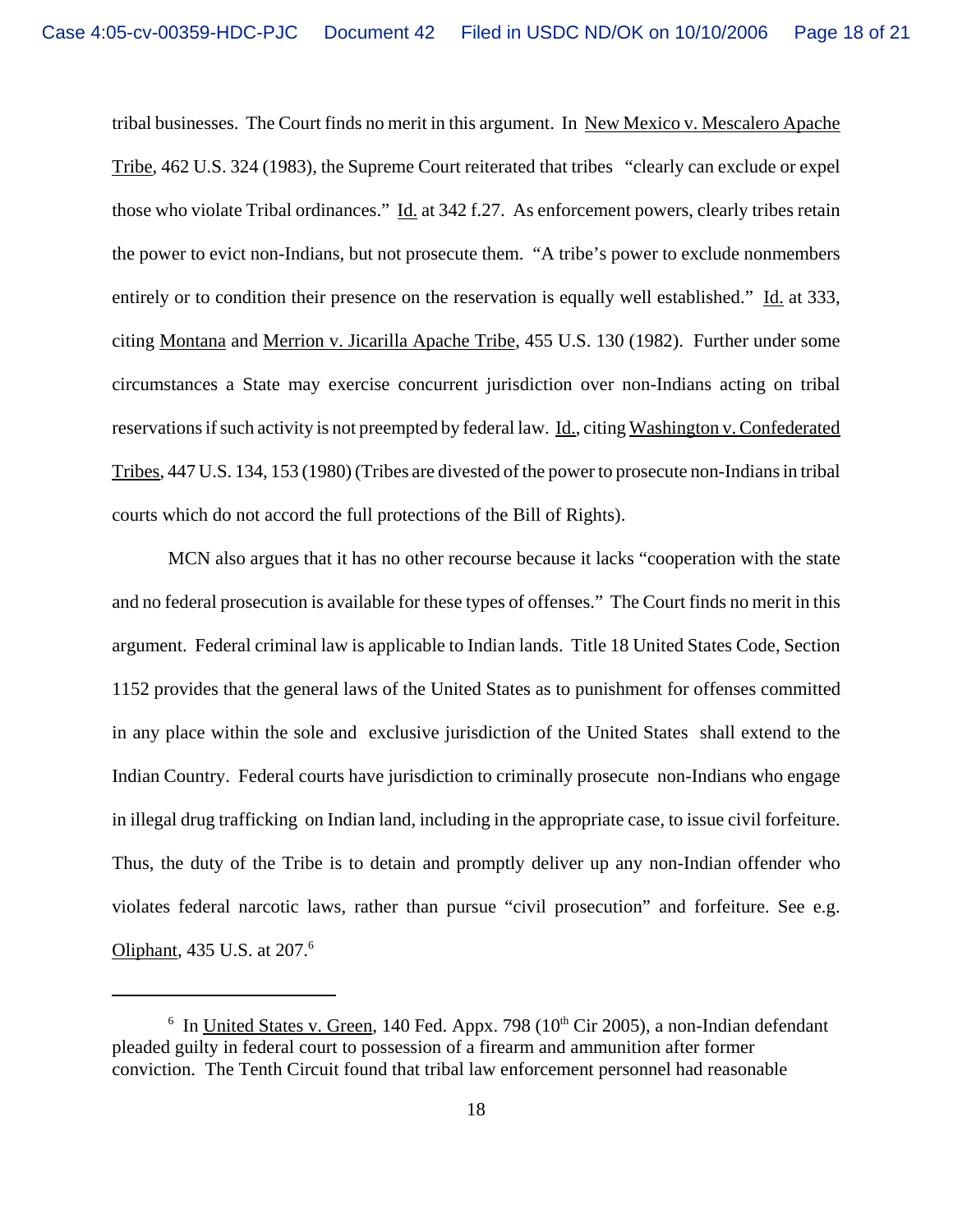The enforcement of federal criminal statutes (as opposed to state, tribal or local criminal statutes) on tribal land has traditionally been the responsibility of the Department of Interior's Bureau of Indian Affairs (BIA). Hopland Band of Pomo Indians v. Norton 324 F. Supp.2d 1067 (N.D.Cal. 2004). Through passage of the Indian Law Enforcement Reform Act of 1990, 25 United States Code, Section 2802(a), the BIA is responsible for providing, or for assisting in the provision of, law enforcement services in Indian country, which includes among other services, (1) the enforcement of Federal law and, with the consent of the Indian tribe, tribal law; (2) the investigation of offenses against criminal laws of the United States, in cooperation with appropriate Federal and tribal law enforcement agencies; and (3) the protection of life and property. 28 U.S.C. § 2802(c)(1)- (3). Accordingly, the Court finds that the MCN is not without recourse to curtail illegal drug trafficking on Indian land.

## **Conclusion**

In its brief, the MCN admits that Oliphant would apply if Miner's conduct was criminal in nature. The MCN also admits that if an Indian had committed the very same offense as Miner on Indian land, the Indian would be charged with a felony. The MCN relies on federal law to assert

suspicion to investigate the defendant's vehicle which was parked in the MCN casino parking lot as a possible stolen vehicle. A tribal officer, who was cross-deputized by the Bureau of Indian Affairs, was called to the scene. The Tenth Circuit determined that the BIA tribal officer had probable cause to conclude that a gun which was seen in plain view inside the non-Indian's vehicle was evidence of a crime. The vehicle was then impounded and inventoried. In response to the non-Indian's challenge that the tribe had no authority over him, the Tenth Circuit stated that Tribal officers do have the authority to investigate violations of law on tribal land and detain persons, including non-Indians. "Tribal law enforcement authorities have the power to restrain those who disturb public order on the reservation, and if necessary, to eject them. Where jurisdiction to try and punish an offender rests outside the tribe, tribal officers may exercise their power to detain the offender and transport him to the proper authorities." Id. at 800, citing Duro v. Reina, 495 U.S. 676, 696-97 (1990).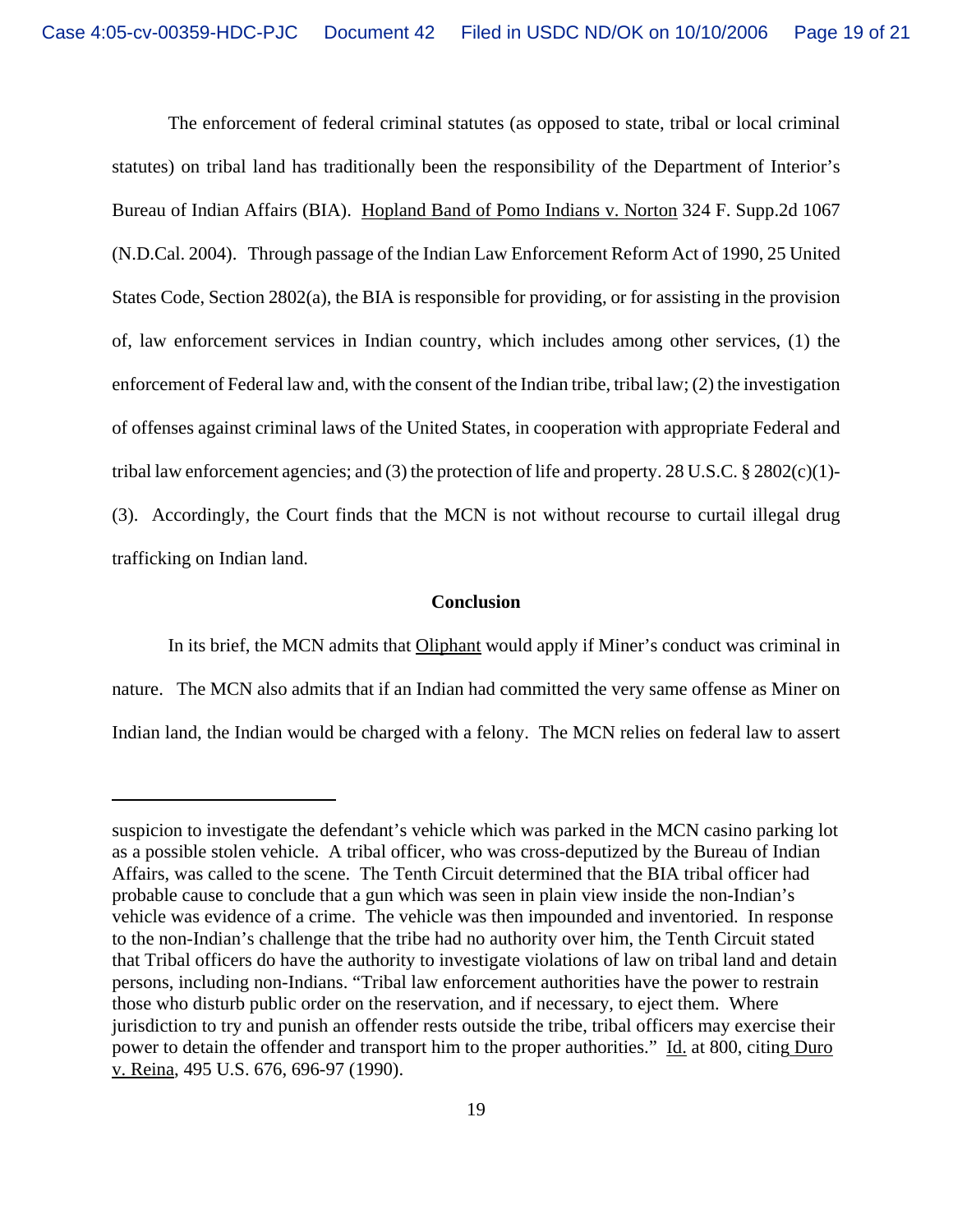civil jurisdiction over Miner. However, it is federal law which limits tribal courts when tribal codes violate federal law and the United States Constitution in its application to non-Indians. The MCN civil forfeiture provision is prohibited by Oliphant because the tribal civil forfeiture provision is quasi-criminal and therefore punitive in character. MCN is attempting to disguise a law as civil when it should be characterized as criminal because an Indian who commits the same infraction would be tried criminally as a felon and his property subject to civil forfeiture. Through passage of 18 U.S.C.§ 1152 and 25 U. S.C. § 2802(a), Congress has preempted tribal court's power to regulate non-Indians illegal drug trafficking on Indian land. In so doing, Congress has provided Tribes a recourse to protect their people, patrons, property, and business enterprises from the ills of drug trafficking. Accordingly the Court finds and concludes that the motion for summary judgment filed by the plaintiffs Russell Miner and Miner Electric, Inc. [Dkt.#31] should be and hereby is GRANTED. The injunction shall issue forthwith.

IT IS THEREFORE THE ORDER OF THE COURT that the motion for summary judgment brought by the plaintiffs Russell Miner and Miner Electric, Inc. is hereby GRANTED.

IT IS FURTHER ORDERED that the plaintiffs shall submit within twenty days of the date of this order, a proposed order setting forth the relief requested by plaintiffs in their Amended Complaint filed herein on December 1, 2005, which is consistent with the provisions of this order executed on this date.

IT IS FURTHER ORDERED, that the plaintiffs are granted leave of twenty (20) days from the date of this order to submit a brief in support of their request for attorney fees, setting forth the legal authority supporting their request and the amount of reasonable fees requested. The defendant is granted twenty (20) days thereafter to file a brief in response.